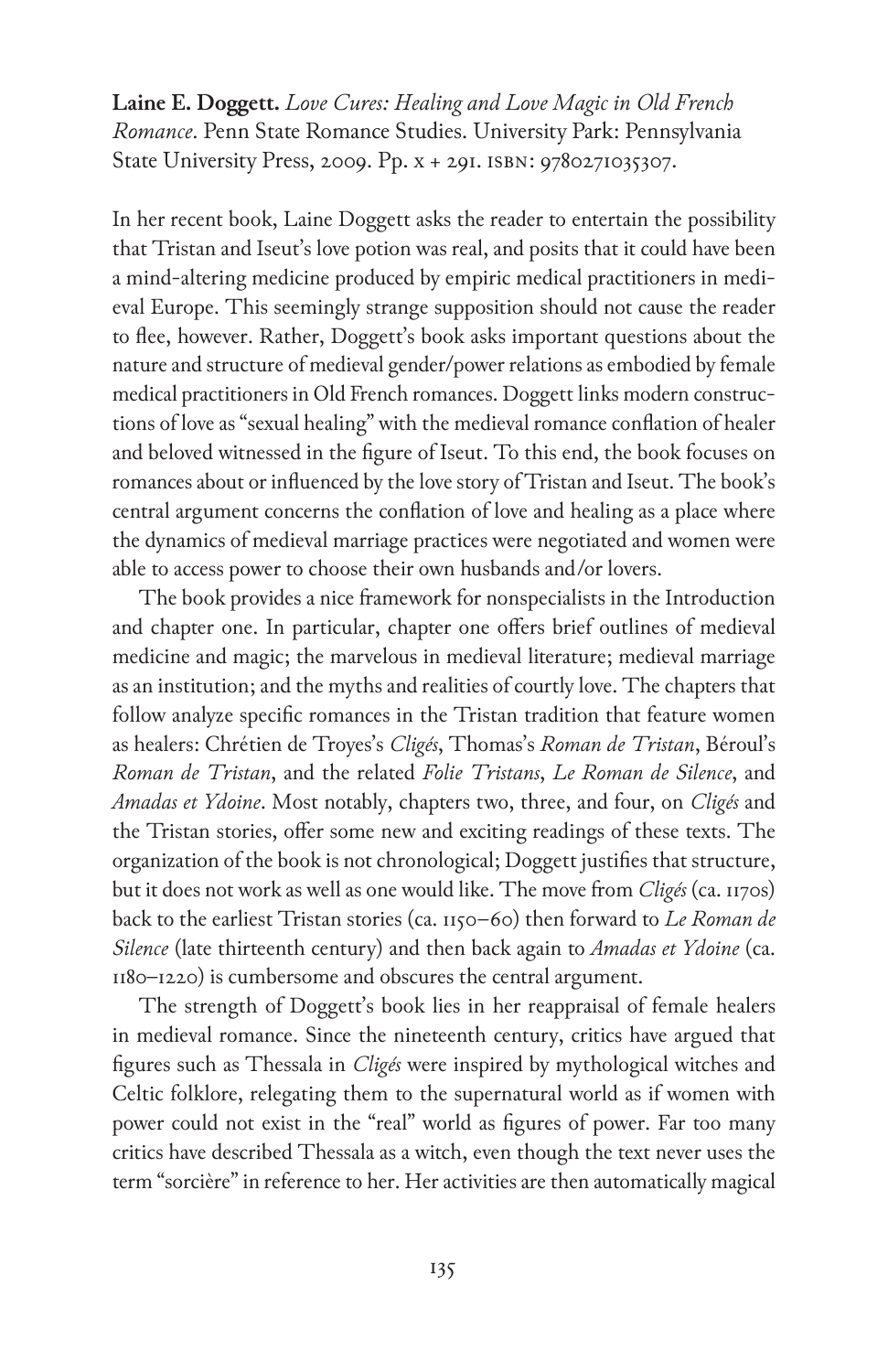rather than medical, despite what is actually described in the text. In one of the more egregious examples of critical bias, Doggett notes that the standard Greimas Old French Dictionary distinguishes between a female and male form of "mestre," even though they are spelled identically. Thus, when Thessala is referred to as "mestre," Alexander Micha translates the term to mean "servant" rather than "master." However, as Doggett shows, the text clearly describes Thessala as a master of empirical medical practices, not as a mere servant, and not as a supernatural witch with otherworldly powers. This is where Doggett's book shines. She convincingly demonstrates that women such as Thessala and Iseut who practice medicine in these romances are simply employing empirical medical practices as they would have been practiced in the Middle Ages—they are mixing herbs and applying poultices. The inspiration for these characters was not the mythological witch Medea, as many scholars have argued, but the medieval women who worked as healers. And, yes, even the love potion of the Tristan stories could be standard medieval medical practice. Doggett asks the reader to question why we assume that this love potion is magical. Could it not simply be a mind-altering drug that induces feelings of euphoria and a loss of inhibition that allows the lovers to express their nascent feelings? Why, when dealing with a medicine that was made by a woman, do we automatically assume that it is magical? Doggett argues that such assumptions erase the actual power of these women as empirical healers, perhaps intentionally.

As medievalists such as Monica Green (and Doggett here) demonstrate, there is no question that women practiced medicine in the Middle Ages. With the rise of the universities in the thirteenth and fourteenth centuries, theoretical medicine became privileged and empirical medical practitioners, especially women, faced increasingly institutionalized (and violent) opposition and suppression. Doggett argues that these romances participate in that erasure of women's power as they conflate women's medical knowledge with the beloved as healer. It is not Iseut's medical knowledge that is remembered but the healing power of her love. Unfortunately, Doggett does not explore this argument enough, but chooses to focus on how love and healing are connected to medieval marriage practices as a place where women find a measure of autonomy in their marital destinies. It is not obvious that the specific example of medicine is necessary to Doggett's argument about marriage. Rather, it could be simply that empirical medicine was one of the few areas where women were able to access power in the Middle Ages—it is the general question of power rather than the specific use of medicine that is at issue in her marriage argument. This constant theoretical tension undermines parts of Doggett's analysis.